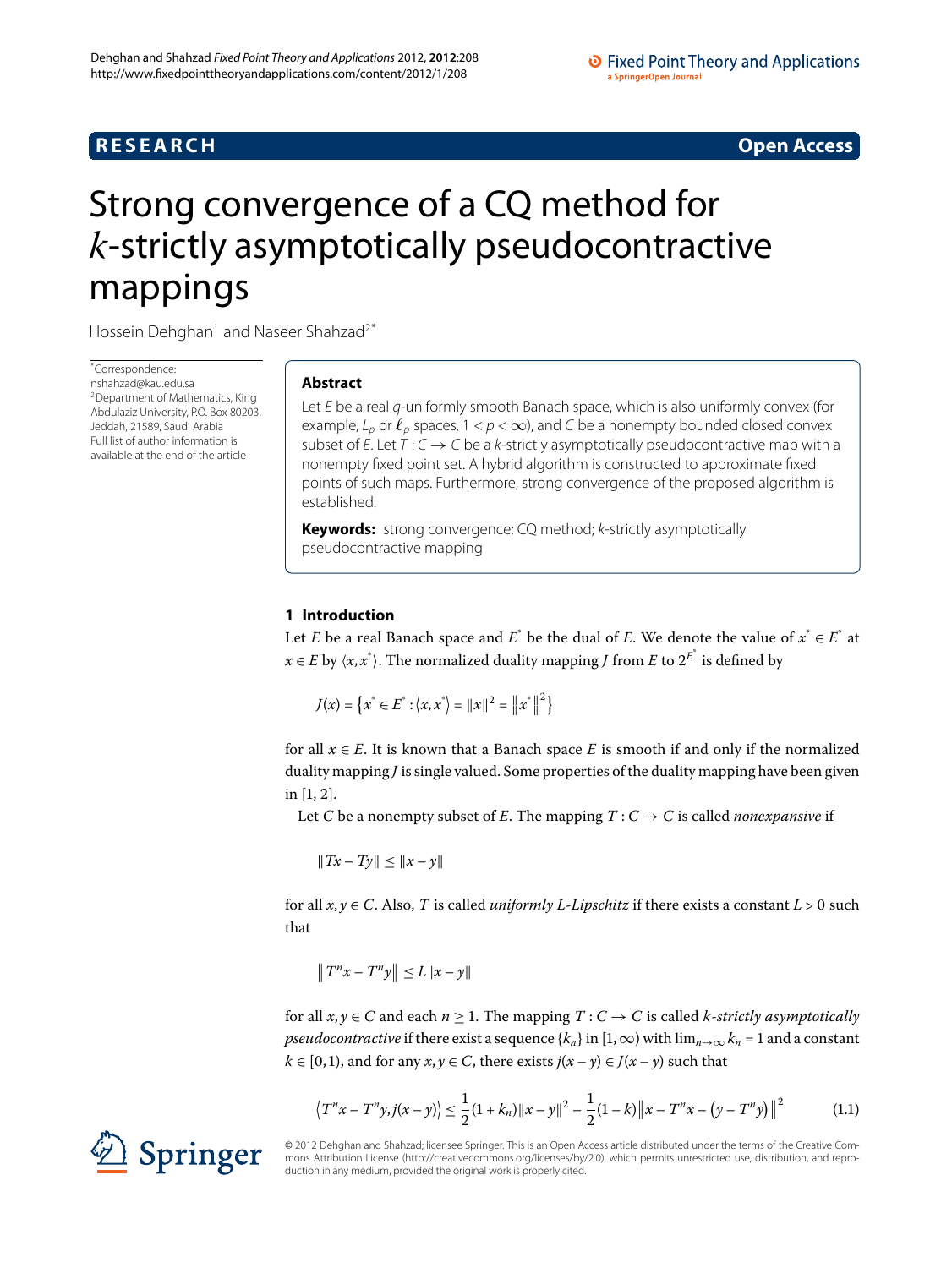<span id="page-1-0"></span>for each  $n \geq 1$ [.](#page-0-1) If *I* denotes the identity operator, then (1.1) can be written in the form

$$
\langle (I - T^n)x - (I - T^n)y, j(x - y) \rangle \ge \frac{1}{2}(1 - k) ||(I - T^n)x - (I - T^n)y||^2
$$

$$
- \frac{1}{2}(k_n - 1) ||x - y||^2.
$$
(1.2)

The class of *k*-strictly asymptotically pseudocontractive mappings was first introduced in Hilbert spaces by Qihou [3[\]](#page-6-2)[.](#page-0-1) In Hilbert spaces,  $j$  is the identity and it is shown [4] that (1.1) (and hence  $(1.2)$  $(1.2)$  $(1.2)$ ) is equivalent to the inequality

$$
\|T^{n}x - T^{n}y\|^{2} \leq k_{n} \|x - y\|^{2} + k \|(I - T^{n})x - (I - T^{n})y\|^{2}
$$

which is the inequality considered by Qihou [\[](#page-6-2)3]. In the same paper, the author proved strong convergence of the modified Mann iteration processes for *k*-strictly asymptotically pseudocontractive mappings in Hilbert spaces. The modified Mann iteration scheme was introduced by Schu  $[5, 6]$  $[5, 6]$  $[5, 6]$  $[5, 6]$  and has been used by several authors (see, for example,  $[7-12]$ ). In [13[\]](#page-6-8) Osilike extended Qihou's result from Hilbert spaces to much more general real *q*-uniformly smooth Banach spaces,  $1 < q < \infty$ .

The classes of nonexpansive and asymptotically nonexpansive mappings are important classes of mappings because they have applications to solutions of differential equations which have been studied by several authors (see,  $e.g.,$   $[14–16]$  $[14–16]$  and references contained therein). It would be of interest to study the class of *k*-strictly asymptotically pseudocontractive mappings in view of the fact that it is closely related to the above two classes.

On the other hand, using the metric projection, Matsushita and Takahashi [17[\]](#page-6-11) introduced the following iterative algorithm for nonexpansive mappings:  $x_0 = x \in C$  and

<span id="page-1-1"></span>
$$
\begin{cases}\nC_n = \overline{\cos}\{z \in C : ||z - Tz|| \le t_n ||x_n - Tx_n||\}, \\
D_n = \{z \in C : \langle x_n - z, J(x - x_n) \rangle \ge 0\}, \\
x_{n+1} = P_{C_n \cap D_n} x, \quad n = 0, 1, 2, \dots,\n\end{cases}
$$
\n(1.3)

where  $\overline{co}D$  denotes the convex closure of the set *D*, *J* is the normalized duality mapping,  ${t_n}$  is a sequence in (0,1) with  $t_n \to 0$ , and  $P_{C_n \cap D_n}$  is the metric projection from *E* onto  $C_n \cap D_n$ [.](#page-1-1) Then, they proved that  $\{x_n\}$  generated by (1.3) converges strongly to a fixed point of the mapping *T*.

In this paper, motivated by these facts, we introduce the following iterative algorithm for finding fixed points of a *k*-strictly asymptotically pseudocontractive mapping *T* in a uniformly convex and *q*-uniformly smooth Banach space:  $x_1 = x \in C$ ,  $C_0 = D_0 = C$  and

<span id="page-1-2"></span>
$$
\begin{cases}\nC_n = \overline{\cos}\{z \in C_{n-1} : ||z - T^n z|| \le t_n ||x_n - T^n x_n||\}, \\
D_n = \{z \in D_{n-1} : \langle x_n - z, J(x - x_n) \rangle \ge 0\}, \\
x_{n+1} = P_{C_n \cap D_n} x, \quad n = 1, 2, ..., \n\end{cases}
$$
\n(1.4)

where  $\overline{co}D$  denotes the convex closure of the set  $D$ ,  $J$  is the normalized duality mapping,  ${t_n}$  is a sequence in (0,1) with  $t_n \to 0$ , and  $P_{C_n \cap D_n}$  is the metric projection from *E* onto  $C_n \cap D_n$ .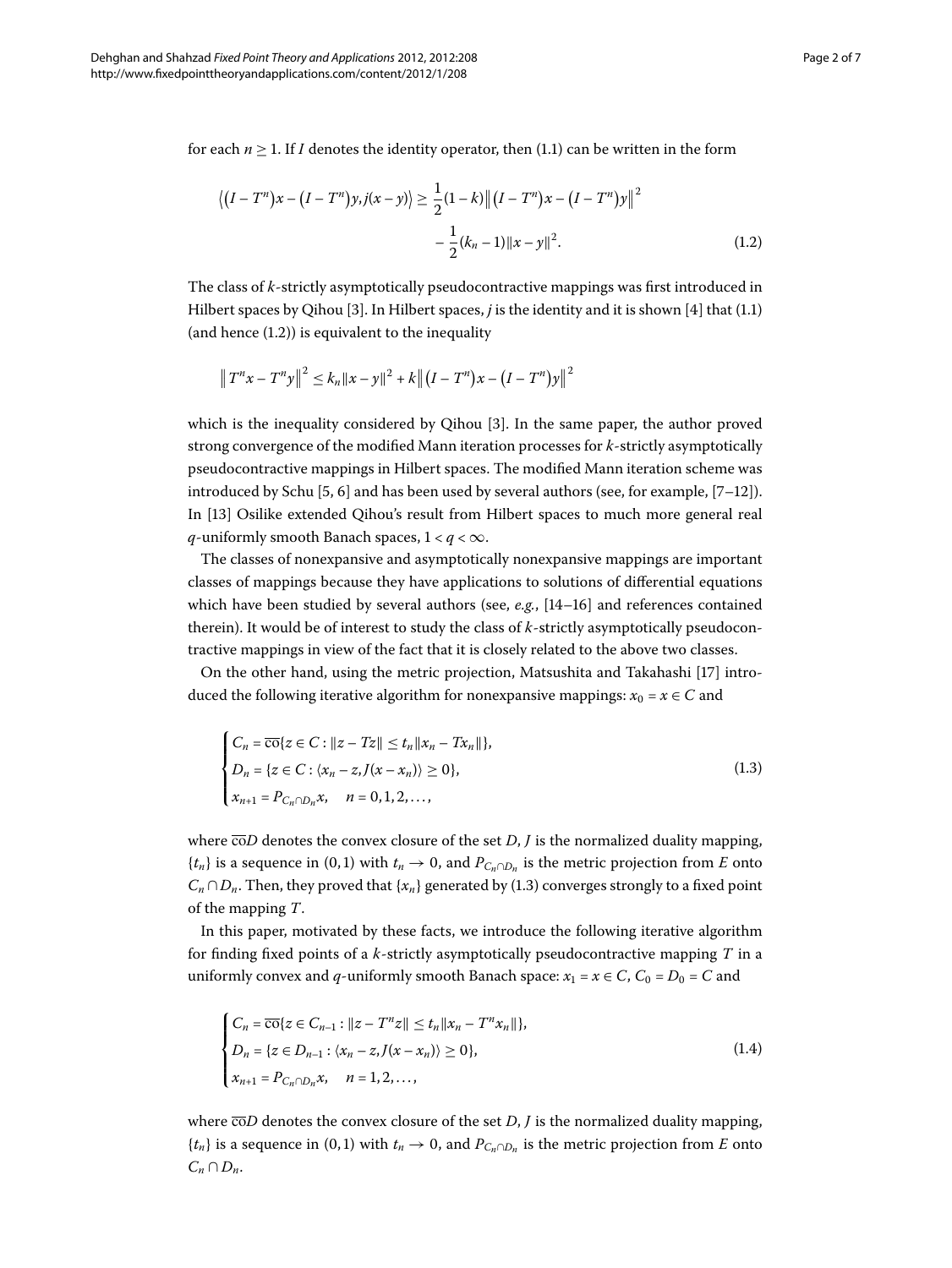The purpose of this paper is to establish a strong convergence theorem of the iterative algorithm  $(1.4)$  $(1.4)$  $(1.4)$  for *k*-strictly asymptotically pseudocontractive mappings in a uniformly convex and *q*-uniformly smooth Banach space.

## **2 Preliminaries**

The *modulus of smoothness* of a Banach space *E* is the function  $\rho_E : [0, \infty) \to [0, \infty)$  defined by

$$
\rho_E(t) = \sup \left\{ \frac{1}{2} \left( \|x + y\| + \|x - y\| \right) - 1 : \|x\| \le 1, \|y\| \le t \right\}.
$$

*E* is *uniformly smooth* if and only if  $\lim_{t\to 0^+} \rho_F(t)/t = 0$ . Let  $q > 1$ . The Banach space *E* is said to be *q*-*uniformly smooth* if there exists a constant  $c > 0$  such that  $\rho_E(t) \le ct^q$ . Hilbert spaces,  $L_p$  (or  $\ell_p$ ) spaces,  $1 < p < \infty$ , and the Sobolev spaces,  $W^p_m$ ,  $1 < p < \infty$ , are *q*-uniformly smooth.

When  $\{x_n\}$  is a sequence in *E*, we denote strong convergence of  $\{x_n\}$  to  $x \in E$  by  $x_n \to x$ and weak convergence by  $x_n \rightharpoonup x$ . The Banach space *E* is said to have the Kadec-Klee property if for every sequence  $\{x_n\}$  in *E*,  $x_n \to x$  and  $\|x_n\| \to \|x\|$  imply that  $x_n \to x$ . Every uniformly convex Banach space has the Kadec-Klee property [\[\]](#page-6-0).

Let *C* be a nonempty closed convex subset of a reflexive, strictly convex, and smooth Banach space *E*. Then for any  $x \in E$ , there exists a unique point  $x_0 \in C$  such that

$$
||x_0 - x|| = \min_{y \in C} ||y - x||.
$$

The mapping  $P_C : E \to C$  defined by  $P_Cx = x_0$  is called the *metric projection* from *E* onto *C*. Let  $x \in E$  and  $u \in C$ . Then it is known that  $u = P_C x$  if and only if

<span id="page-2-0"></span>
$$
\langle u - y, J(x - u) \rangle \ge 0 \tag{2.1}
$$

for all  $\gamma \in C$  ( see [\[](#page-6-0)1, 18[\]](#page-6-12)).

In the sequel, we need the following results.

**Proposition 2.1** (See [\[](#page-6-13)19]) Let C be a bounded closed convex subset of a uniformly con*vex Banach space E*. *Then there exists a strictly increasing convex continuous function*  $\gamma$  :  $[0,\infty) \rightarrow [0,\infty)$  *with*  $\gamma$  (0) = 0 *depending only on the diameter of C such that* 

<span id="page-2-1"></span>
$$
\gamma\left(\left\|\sum_{i=1}^n \lambda_i Tx_i - T\left(\sum_{i=1}^n \lambda_i x_i\right)\right\|\right) \le \max_{1 \le i < j \le n} \left(\|x_i - x_j\| - \|Tx_i - Tx_j\|\right)
$$

*holds for any nonexpansive mapping*  $T: C \to E$ , *any elements*  $x_1, \ldots, x_n$  *in* C, *and any numbers*  $\lambda_1, \ldots, \lambda_n \geq 0$  *with*  $\lambda_1 + \cdots + \lambda_n = 1$ .

**Corollary 2.2** [20, Corollary 1.2] *Under the same suppositions as in Proposition* 2.1, *there exists a strictly increasing convex continuous function*  $\gamma : [0, \infty) \to [0, \infty)$  *with*  $\gamma(0) = 0$ *depending only on the diameter of C such that*

$$
\gamma\left(\left\|\sum_{i=1}^n \lambda_i x_i - T\left(\sum_{i=1}^n \lambda_i x_i\right)\right\|\right) \leq \max_{1 \leq i \leq n} \left(\|x_i - Tx_i\|\right)
$$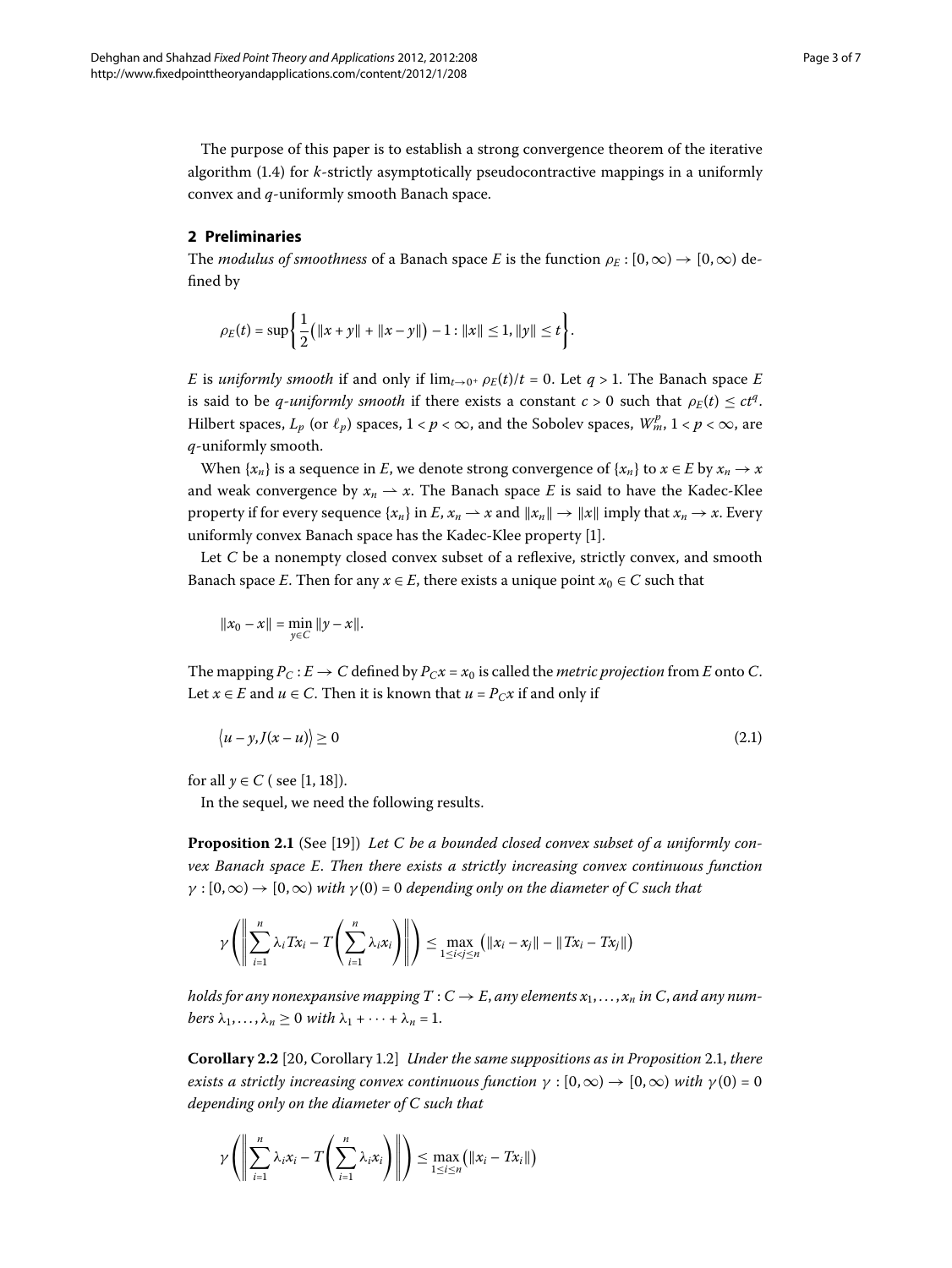<span id="page-3-1"></span>*holds for any nonexpansive mapping*  $T: C \to E$ , *any elements*  $x_1, \ldots, x_n$  *in* C, *and any numbers*  $\lambda_1, \ldots, \lambda_n \geq 0$  *with*  $\lambda_1 + \cdots + \lambda_n = 1$ . (*Note that*  $\gamma$  *does not depend on*  $T$ .)

<span id="page-3-0"></span>In order to utilize Corollary 2[.](#page-2-1)2 for *k*-strictly asymptotically pseudocontractive mappings, we need the following lemmas.

Lemma 2.3 [4[\]](#page-6-3) Let E be a real Banach space, C be a nonempty subset of E, and T :  $C \rightarrow C$  be a k-strictly asymptotically pseudocontractive mapping. Then T is uniformly L-*Lipschitzian*.

**Lemma 2.4** [\[](#page-6-15)21, Lemma 3.1] *Let E be a real q-uniformly smooth Banach space and C be a nonempty convex subset of E. Let*  $T: C \to C$  *be a k-strictly asymptotically pseudocontractive map, and let*  $\{\alpha_n\}$  *be a real sequence in* [0,1]. *Define*  $S_n : C \to C$  *by*  $S_n x :=$  $(1 - \alpha_n)x + \alpha_n T^n x$  for all  $x \in C$ . Then for all  $x, y \in C$ , we have

<span id="page-3-2"></span>
$$
||S_n x - S_n y||^q \le \left(1 + \frac{q}{2}\alpha_n(k_n - 1)\right) ||x - y||^q
$$
  
-  $\alpha_n \left(\frac{q}{2}(1 - k)(1 + L)^{-(q-2)} - c_q \alpha_n^{q-1}\right) ||(I - T^n)x - (I - T^n)y||^q,$ 

where L is the uniformly Lipschitzian constant of T and  $c_q > 0$  is the constant which ap*peared in* [\[](#page-6-15)21, Theorem 2.1].

Let *β* = min{1,  $\left[\frac{q}{2}(1-k)(1+L)^{-(q-2)}/c_q\right]^{1/(q-1)}$ } and choose *α* ∈ (0, *β*). Set *α<sub>n</sub>* = *α* for all *n* ≥ 1 in Lemma 2[.](#page-3-0)4 and observe that  $||S_nx - S_ny||^q \leq (1 + \frac{q}{2}\alpha(k_n - 1)) ||x - y||^q$ . Thus,

<span id="page-3-3"></span>
$$
||S_n x - S_n y|| \le \left(1 + \frac{q}{2}\alpha(k_n - 1)\right)^{1/q} ||x - y|| \tag{2.2}
$$

for all  $x, y \in C$  and each  $n \geq 1$ .

**Theorem 2.5** [21[,](#page-6-15) Theorem 3.1] *Let E be a real q-uniformly smooth Banach space which is also uniformly convex. Let C be a nonempty closed convex subset of E and T* :  $C \rightarrow C$ *be a k-strictly asymptotically pseudocontractive mapping with a nonempty fixed point set*. *Then*  $(I - T)$  *is demiclosed at zero, i.e., if*  $x_n \rightharpoonup x$  *and*  $x_n - Tx_n \rightharpoonup 0$ *, then*  $x \in F(T)$ *, where F*(*T*) *is the set of all fixed points of T*.

### **3 Strong convergence theorem**

In this section, we study the iterative algorithm  $(1.4)$  for finding fixed points of  $k$ -strictly asymptotically pseudocontractive mappings in a uniformly convex and *q*-uniformly smooth Banach space[.](#page-1-2) We first prove that the sequence  $\{x_n\}$  generated by (1.4) is well defined. Then, we prove that  $\{x_n\}$  converges strongly to  $P_{F(T)}x$ , where  $P_{F(T)}$  is the metric projection from *E* onto *F*(*T*).

**Lemma .** *Let C be a nonempty closed convex subset of a reflexive*, *strictly convex*, *and smooth Banach space E, and let*  $T: C \to C$  *be a mapping. If*  $F(T) \neq \emptyset$ , *then the sequence*  ${x_n}$  *generated by* (1.4) *is well defined.*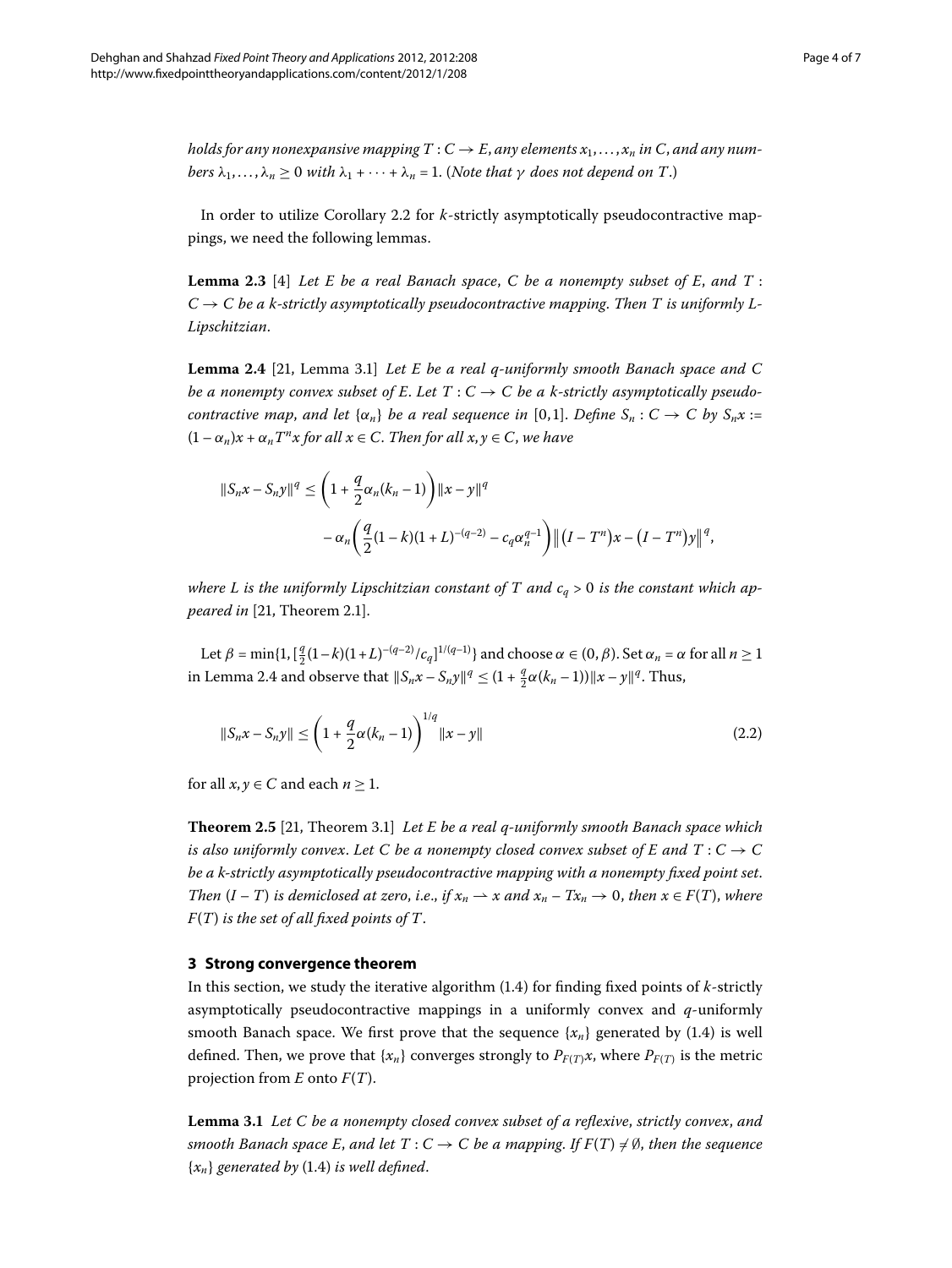*Proof* It is easy to check that  $C_n \cap D_n$  is closed and convex and  $F(T) \subset C_n$  for each  $n \in \mathbb{N}$ . Moreover,  $D_1 = C$  and so  $F(T) \subset C_1 \cap D_1$ . Suppose  $F(T) \subset C_k \cap D_k$  for  $k \in \mathbb{N}$ . Then there exists a unique element  $x_{k+1} \in C_k \cap D_k$  such that  $x_{k+1} = P_{C_k \cap D_k} x$ . If  $u \in F(T)$ , then it follows from  $(2.1)$  that

$$
\langle x_{k+1}-u, J(x-x_{k+1})\rangle\geq 0,
$$

<span id="page-4-3"></span>which implies *u* ∈ *D*<sub>*k*+1</sub>. Therefore,  $F(T)$  ⊂  $C_{k+1} \cap D_{k+1}$ . By the mathematical induction, we obtain that  $F(T) \subset C_n \cap D_n$  for all  $n \in \mathbb{N}$ . Therefore,  $\{x_n\}$  is well defined.  $\Box$ 

In order to prove our main result, the following lemma is needed.

**Lemma 3.2** Let C be a nonempty bounded closed convex subset of a real q-uniformly *smooth and uniformly convex Banach space E. Let*  $T: C \rightarrow C$  *be a k-strictly asymptotically pseudocontractive mapping with*  $\{k_n\}$  *such that*  $F(T) \neq \emptyset$ . Let  $\{x_n\}$  be the sequence *generated by* (1[.](#page-1-2)4), *then for any*  $j \in \mathbb{N}$ ,

<span id="page-4-1"></span>
$$
\lim_{n\to\infty}\|x_n-T^{n-j}x_n\|=0.
$$

*Proof* Fix *j* ∈ N and put *m* = *n* – *j*. Since  $x_n = P_{C_{n-1} \cap D_{n-1}} x$ , we have  $x_n \in C_{n-1} \subseteq \cdots \subseteq C_m$ . Since  $t_m > 0$ , there exist  $y_1, \ldots, y_N \in C$  and  $\lambda_1, \ldots, \lambda_N \ge 0$  with  $\lambda_1 + \cdots + \lambda_N = 1$  such that

<span id="page-4-0"></span>
$$
\left\|x_n - \sum_{i=1}^N \lambda_i y_i\right\| < t_m,\tag{3.1}
$$

and  $||y_i - T^m y_i|| \le t_m ||x_m - T^m x_m||$  for all  $i \in \{1, ..., N\}$  $i \in \{1, ..., N\}$  $i \in \{1, ..., N\}$ . It follows from Lemma 2.3 that *T* is uniformly *L*-Lipschitzian. Put  $M = \sup_{x \in C} ||x||$ ,  $u = P_{F(T)}x$  and  $r_0 = \sup_{n \ge 1} (1 + L) ||x_n - u||$ . Thus,

$$
||y_i - T^m y_i|| \le t_m ||x_m - T^m x_m|| \le t_m (1 + L) ||x_m - u|| \le r_0 t_m
$$
\n(3.2)

for all  $i \in \{1, ..., N\}$ . Define  $H_m : C \to E$  by

<span id="page-4-2"></span>
$$
H_m x = \frac{1}{a_m} S_m x
$$

for all  $x \in C$ , where  $a_m = (1 + \frac{q}{2}\alpha(k_m - 1))^{1/q}$  and  $S_m$  is as in (2[.](#page-3-2)2). It follows from (2.2) that *H<sub>m</sub>* is nonexpansive. Using (3.2) and the fact that  $||y_i - S_m y_i|| = \alpha ||y_i - T^m y_i||$ , we have

$$
||y_i - H_m y_i|| \le \left(1 - \frac{1}{a_m}\right) ||y_i|| + \frac{1}{a_m} ||y_i - S_m y_i|| \le \left(1 - \frac{1}{a_m}\right) M + \alpha r_0 t_m
$$
\n(3.3)

for all  $i \in \{1, ..., N\}$  $i \in \{1, ..., N\}$  $i \in \{1, ..., N\}$ . It follows from Corollary 2.2, (3.1), and (3.3) that

$$
||x_n - H_m x_n|| \leq \left\| x_n - \sum_{i=1}^N \lambda_i y_i \right\| + \left\| \sum_{i=1}^N \lambda_i y_i - H_m \left( \sum_{i=1}^N \lambda_i y_i \right) \right\|
$$
  
+ 
$$
\left\| H_m \left( \sum_{i=1}^N \lambda_i y_i \right) - H_m x_n \right\|
$$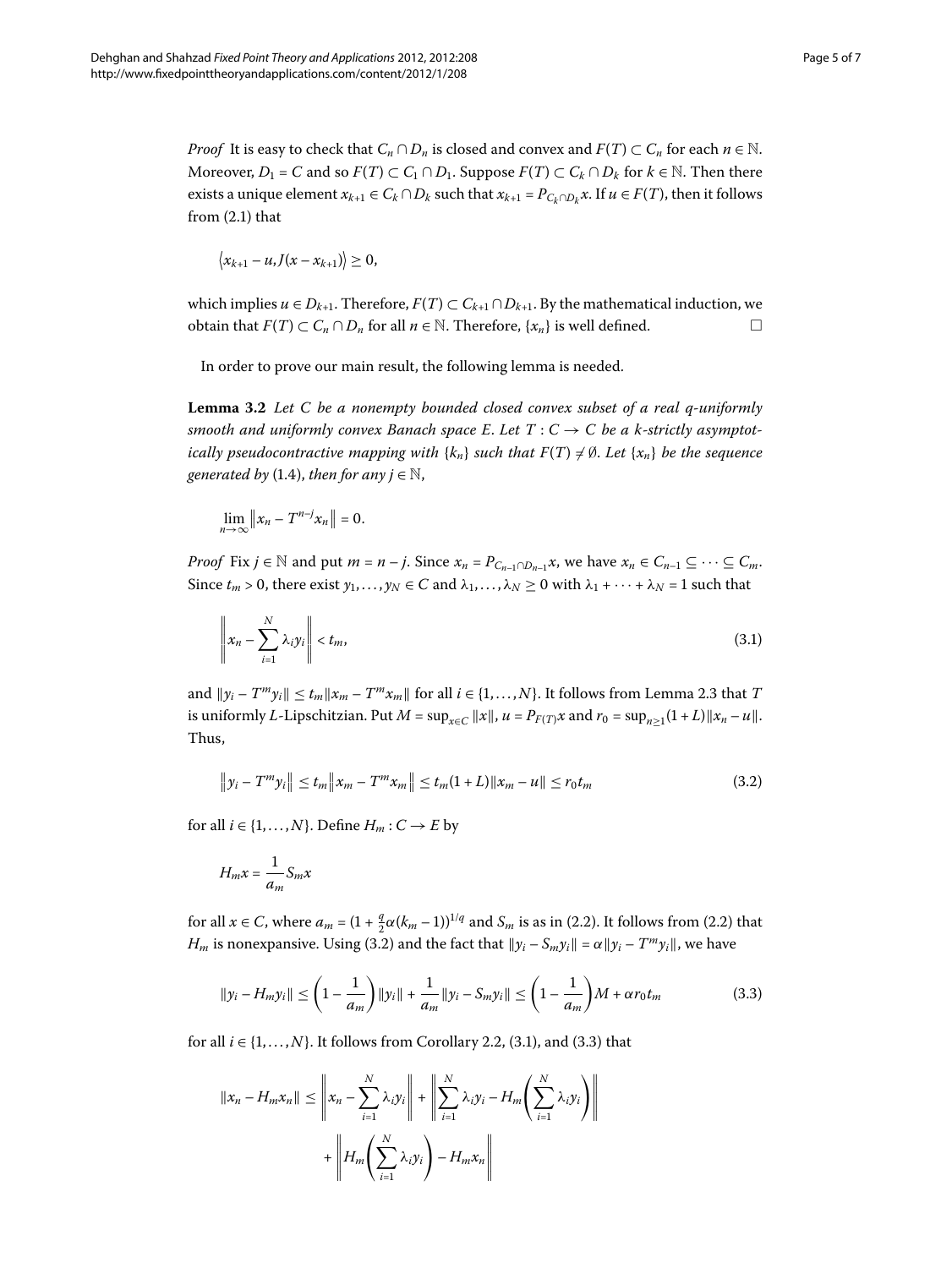Since  $\lim_{n\to\infty} a_n = 1$  and  $\lim_{n\to\infty} t_n = 0$ , it follows from the last inequality that  $\lim_{n\to\infty} ||x_n - x_n||$  $H_m x_n$  = 0. Thus,  $\lim_{n\to\infty} ||x_n - S_m x_n|| = 0$  and so  $\lim_{n\to\infty} ||x_n - T^m x_n|| = 0$ . This completes the proof.  $\Box$ 

**Theorem 3.3** Let C be a nonempty bounded closed convex subset of a real q-uniformly *smooth and uniformly convex Banach space E. Let*  $T: C \rightarrow C$  *be a k-strictly asymptotically pseudocontractive mapping with*  $\{k_n\}$  *such that*  $F(T) \neq \emptyset$ *. Let*  $\{x_n\}$  *be the sequence generated by* (1.4). *Then* { $x_n$ } *converges strongly to the element*  $P_{F(T)}x$  *of*  $F(T)$ *, where*  $P_{F(T)}$  *is the metric projection from E onto F*(*T*).

*Proof* Put  $u = P_{F(T)}x$ . Since  $F(T) \subset C_n \cap D_n$  and  $x_{n+1} = P_{C_n \cap D_n}x$ , we have that

<span id="page-5-2"></span>
$$
||x - x_{n+1}|| \le ||x - u|| \tag{3.4}
$$

for all  $n \in \mathbb{N}$ . By Lemma 3.2, we have

$$
||x_n - Tx_n|| \le ||x_n - T^{n-1}x_n|| + ||T^{n-1}x_n - Tx_n||
$$
  
\n
$$
\le ||x_n - T^{n-1}x_n|| + L||T^{n-2}x_n - x_n|| \to 0 \text{ as } n \to \infty.
$$

Since  $\{x_n\}$  is bounded, there exists  $\{x_{n_i}\} \subset \{x_n\}$  such that  $x_{n_i} \to \nu$ . It follows from Theo-rem 2[.](#page-3-3)5 (demiclosedness of *T*) that  $v \in F(T)$ . From the weakly lower semicontinuity of norm and  $(3.4)$ , we obtain

$$
||x - u|| \le ||x - v|| \le \liminf_{i \to \infty} ||x - x_{n_i}|| \le \limsup_{i \to \infty} ||x - x_{n_i}|| \le ||x - u||.
$$

This together with the uniqueness of  $P_{F(T)}x$  implies  $u = v$ , and hence  $x_{n_i} \rightarrow u$ . Therefore, we obtain  $x_n \rightharpoonup u$ . Furthermore, we have that

$$
\lim_{n\to\infty}||x-x_n||=||x-u||.
$$

Since *E* is uniformly convex, using the Kadec-Klee property, we have that  $x - x_n \rightarrow x - u$ . It follows that  $x_n \to u$ . This completes the proof.  $\Box$ 

#### <span id="page-5-1"></span><span id="page-5-0"></span>**Competing interests**

The authors declare that they have no competing interests.

#### **Authors' contributions**

All authors contributed equally and significantly in writing this article. All authors read and approved the final manuscript.

#### **Author details**

1Department of Mathematics, Institute for Advanced Studies in Basic Sciences (IASBS), Gava Zang, Zanjan, 45137-66731, Iran. 2Department of Mathematics, King Abdulaziz University, P.O. Box 80203, Jeddah, 21589, Saudi Arabia.